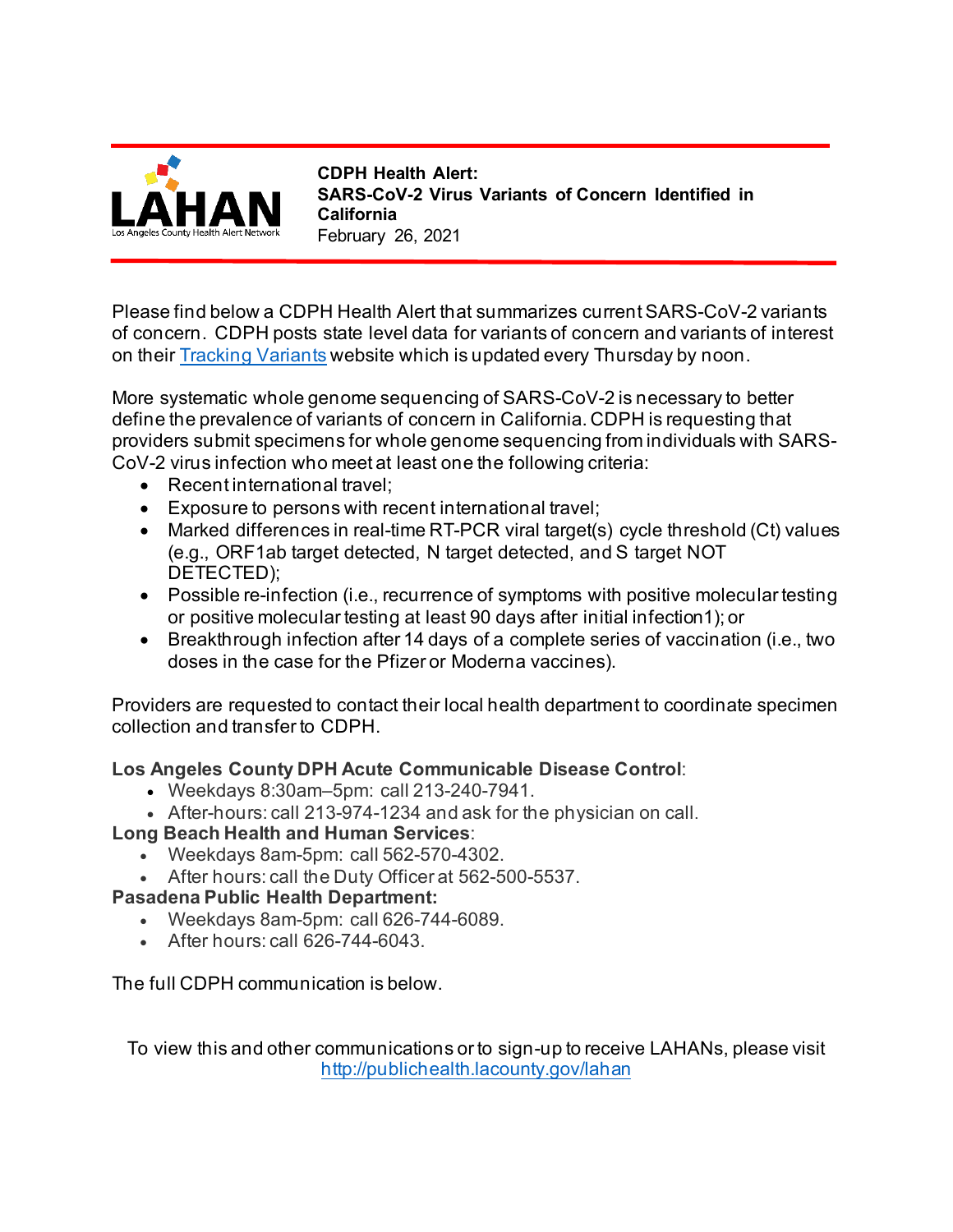

State of California—Health and Human Services Agency California Department of Public Health



# **Health Alert**

#### **SARS-CoV-2 virus variants of concern identified in California** February 25, 2021

Recently, multiple variants of SARS-CoV-2 virus have been identified globally and nationally, including in California. These variants have one or more mutations in the spike protein, which is responsible for viral adhesion to cells and is also a major antigenic region for the human immune response. Information about emerging variants is available here: [https://www.cdc.gov/coronavirus/2019-ncov/more/scientific-brief-emerging-variant.html.](https://www.cdc.gov/coronavirus/2019-ncov/more/scientific-brief-emerging-variant.html)

Information about the clinical and epidemiologic impacts of the mutations in these variants is currently limited. Laboratory and epidemiological information is emerging to inform our understanding of the epidemiology and public health impact of SARS-CoV-2 variants on the pandemic in California. [Current variants of concern include:](https://www.cdc.gov/coronavirus/2019-ncov/cases-updates/variant-surveillance/variant-info.html)

•**B.1.1.7**: In the fall of 2020, the United Kingdom (UK) identified this variant that has a large number of mutations, most notably spike mutations including 69/70 deletion, N501Y and P681H. It has since been detected in many countries, including the US; and in California at the end of December 2020. This variant spreads more easily and quickly than other variants. In January 2021, experts in the UK reported that the B.1.1.7 variant may be associated with an increased risk of death compared to other variant viruses, but more studies are needed to confirm this finding. There is no current evidence to suggest that the B.1.1.7 variant has any impact on vaccine efficacy of currently available vaccines in the US (Pfizer or Moderna) but may have reduced efficacy with other vaccines. There is some evidence that suggests the B.1.1.7 variant has some resistance to neutralization by monoclonal antibodies.

•**B.1.351**: In September 2020, this variant was originally detected in South Africa, and emerged independently of B.1.1.7 but shares some mutations with B.1.1.7, including N501Y, but also has K417N and E484K mutations. The B.1.351 variant has been detected outside of South Africa and was first detected in the US at the end of January 2021; and in California in February 2021. Evidence from Africa suggests that this variant may spread more easily and quickly than others. Preliminary evidence from non-peer-reviewed publications suggests that the Moderna mRNA-1273 vaccine currently used in the US may be less effective against this variant but additional studies are needed. There is also some evidence that the B.1.351 variant has some resistance to neutralization by monoclonal and polyclonal antibodies.

•**P.1**: In early January 2021 a variant called P.1 was first identified among travelers from Brazil, who were tested during routine screening at an airport in Japan. Subsequent retrospective testing